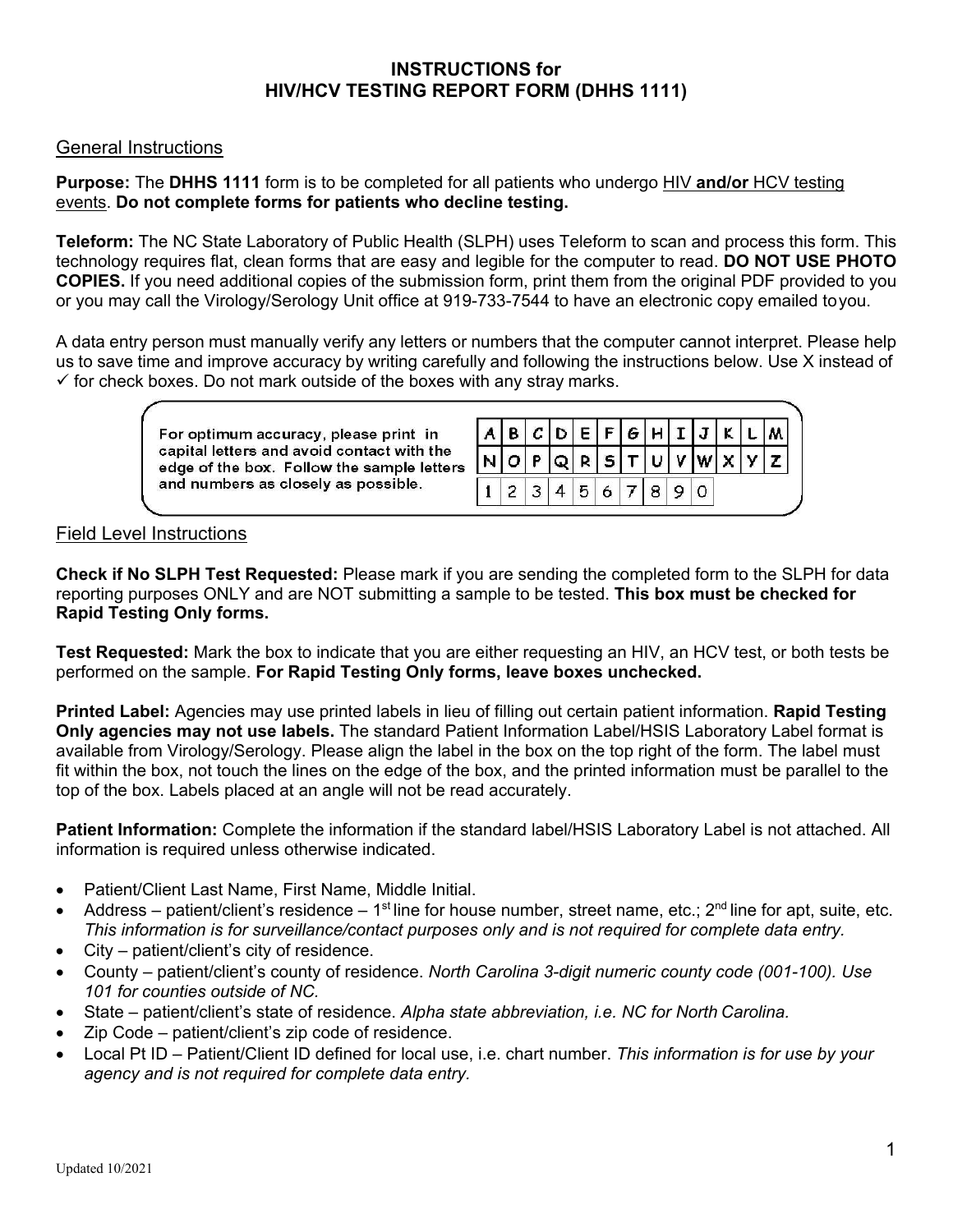# **INSTRUCTIONS for HIV/HCV TESTING REPORT FORM (DHHS 1111)**

- Date of Birth Month/Day/Year (use a 4-digit year).
- Medicaid Client Mark YES box if patient/client is on Medicaid. If patient is unsure, look up Medicaid eligibility if possible before completing. *This information is used for billing purposes and will not negatively affect the patient/client's coverage. If the client does not want to supply their Medicaid eligibility information, it is not required for complete data entry.*
- Medicaid ID Medicaid ID number on patient/client's Medicaid card. Look up Medicaid number if patient/client does not have the card. *This information is used for billing purposes and will not negatively affect the patient/client's coverage. If the client does not want to supply their Medicaid ID number, it is not required for complete data entry.*
- Insurance ID Number Verify the patient's insurance card, and enter the insurance ID number in the field.
- Annual Exam Date For Family Planning patients only; Month/Day/Year (use a 4-digit year).
- $\bullet$  Dx. Code/ICD (ICD10).
- Race Mark all that apply.
- Ethnicity Mark one box.
- Gender Mark one box.
- If Female, Is Patient/Client Pregnant mark yes, no, or unknown.

**Agency:** Please complete the information based on the submitting agency.

- EIN Number Employment Identification Number with the **NC SLPH assigned suffix for specific sites.**
- Agency Name please complete your agency's name as provided to you. Do not add any additional identification information to this section.
- Program Code Choose the code that best matches your program area. If you are funded by the state, choose ITTS, SAC, ET, EBIS, or CAPUS as applicable. If you are not funded by the state but receive state purchased rapid test kits, choose the RT code. If you are funded by other sources, choose applicable code. Contact your program consultant for assistance.

### **NOTE: Specific program codes do not apply to routine testing at health departments.**

- o ITTS Integrated Targeted Testing Sites
- o SAC Substance Abuse Centers
- o PCRS Partner Counseling and Referral Services
- $\circ$  ET Expanded Testing
- o EBIS Evidence Based Intervention Services
- o RT Rapid Testing Only
- o CDC CDC Direct Funding
- $\circ$  MH Minority Health
- o HRSA Health Resources and Service Administration Direct Funding
- o OTH Other Sources Not Indicated
- **NPI Number**  Enter NPI for ordering provider. Do not use NPI assigned to facility.
- **Ordering Provider's Last Name**  Write in last name of provider assigned to NPI number above.

**Test Setting:** Indicate testing site; please mark only one. Select the option that best describes where the HIV and/or HCV test was performed. For clarification purposes:

- An HIV Testing Site is a dedicated site primarily providing HIV counseling and testing services.
- A Community Setting is testing done in defined areas in which a group of people live, work or congregate, such as schools, churches, shelters, business sites, residential areas, public areas, worksites, etc. Most outreach testing would fall into the community setting category as long as one of the other test settings does not apply.
- Use "other clinical" and "other non-clinical" only as directed by your program consultant.